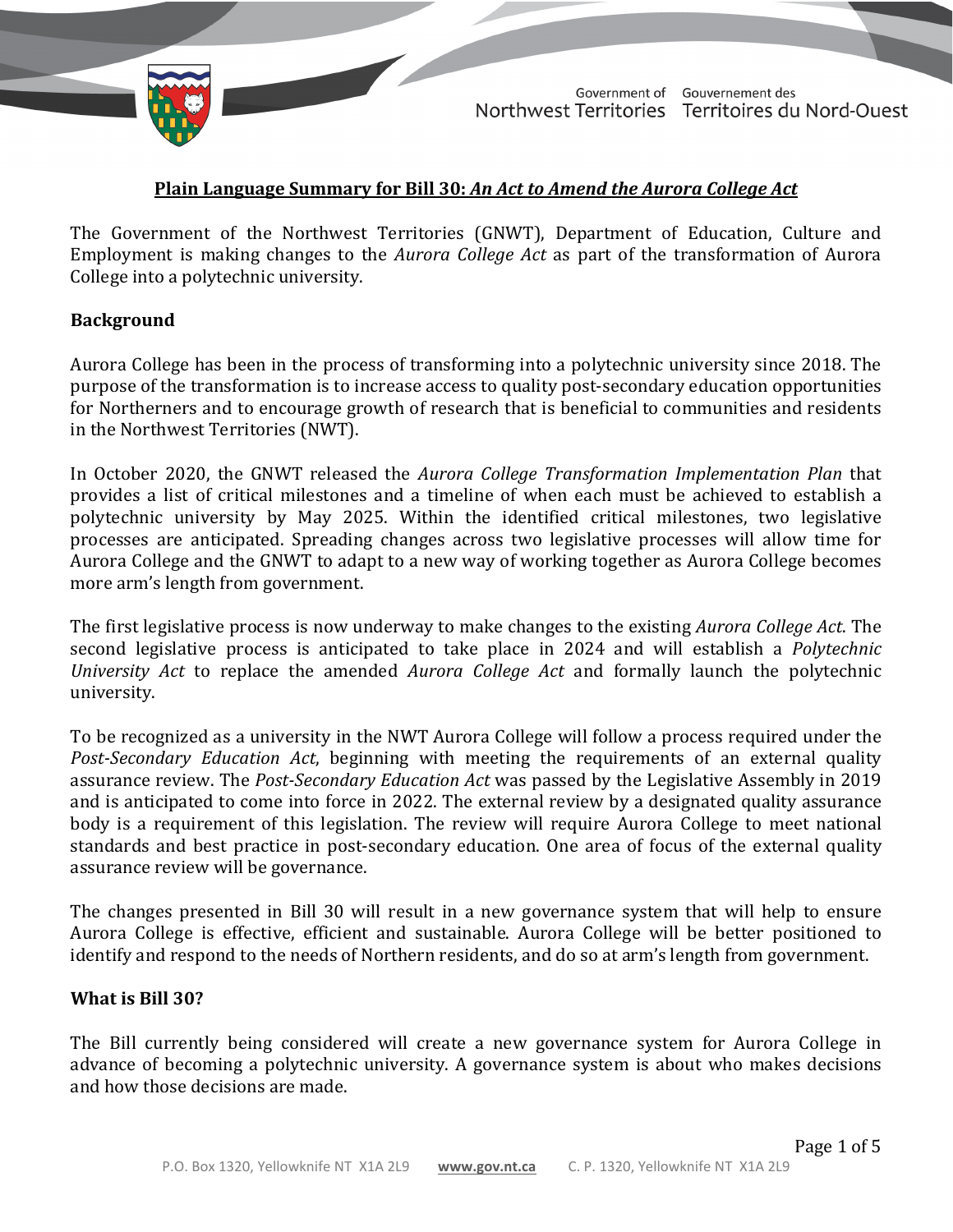The new governance system would include three governing bodies that will lead Aurora College:

- Board of Governors
- Academic Council
- Indigenous Knowledge Holders Council

With three governing bodies, this approach is sometimes referred to as a "tricameral" governance system. Currently, Aurora College only has one governing body as part of the governance system, namely the Board of Governors. All three will now play an important role in the governance system, but the Board of Governors will remain the primary decision-making body.

In addition to establishing the three governance bodies, the Bill proposes changes that will impact the role and authority of the Minister of Education, Culture and Employment (Minister).

# **Engagement**

Development of the current Bill was informed by input received over the past five years regarding changes to the overall post-secondary education system and specifically to Aurora College. In particular, input has shaped how national standards and best practice in post-secondary education will be applied given the NWT's social and economic context.

As part of developing the *Post-Secondary Education Act*, the GNWT conducted public and stakeholder engagement, grounded in a discussion paper entitled *Governance of Post-Secondary Education in the Northwest Territories*. This discussion paper and a summary were shared with post-secondary education stakeholders, Indigenous governments, and posted online for public feedback. This engagement took place in February - April 2018. The focus of this engagement was on establishing a legal framework that creates a quality assurance system for the NWT's post-secondary institutions, clearly lays out the role of the Minister in relation to post-secondary education and ensures good governance of post-secondary institutions. It also subsequently helped to inform changes to the governance at Aurora College, including changes to the role of the Minister and accountabilities of the Board of Governors.

In October 2018, the GNWT released the *Government Response to the Findings and Recommendations of the Aurora College Foundational Review*. The process included additional wide-ranging engagement in 2017 and 2018 with Members of the Legislative Assembly, Indigenous and community governments, and former members of the Board of Governors, as well as Aurora College partners, stakeholders, employees, students and members of the public. It focused, in part, on the current governance structure of Aurora College to determine if it meets the criteria for good governance, allows for the establishment and pursuit of education and research priorities, supports efficient and effective operations and clearly defines roles and responsibilities.

In August 2019, the GNWT released the *NWT Post-Secondary Education Strategic Framework 2019- 2029*. This was a critical milestone in the transformation process to ensure the work of the GNWT is aligned with the new vision and goals for the post-secondary education system. The *Framework* was informed by engagement with Indigenous governments, communities, industry, post-secondary education partners and public through a survey that ran from March - April 2019.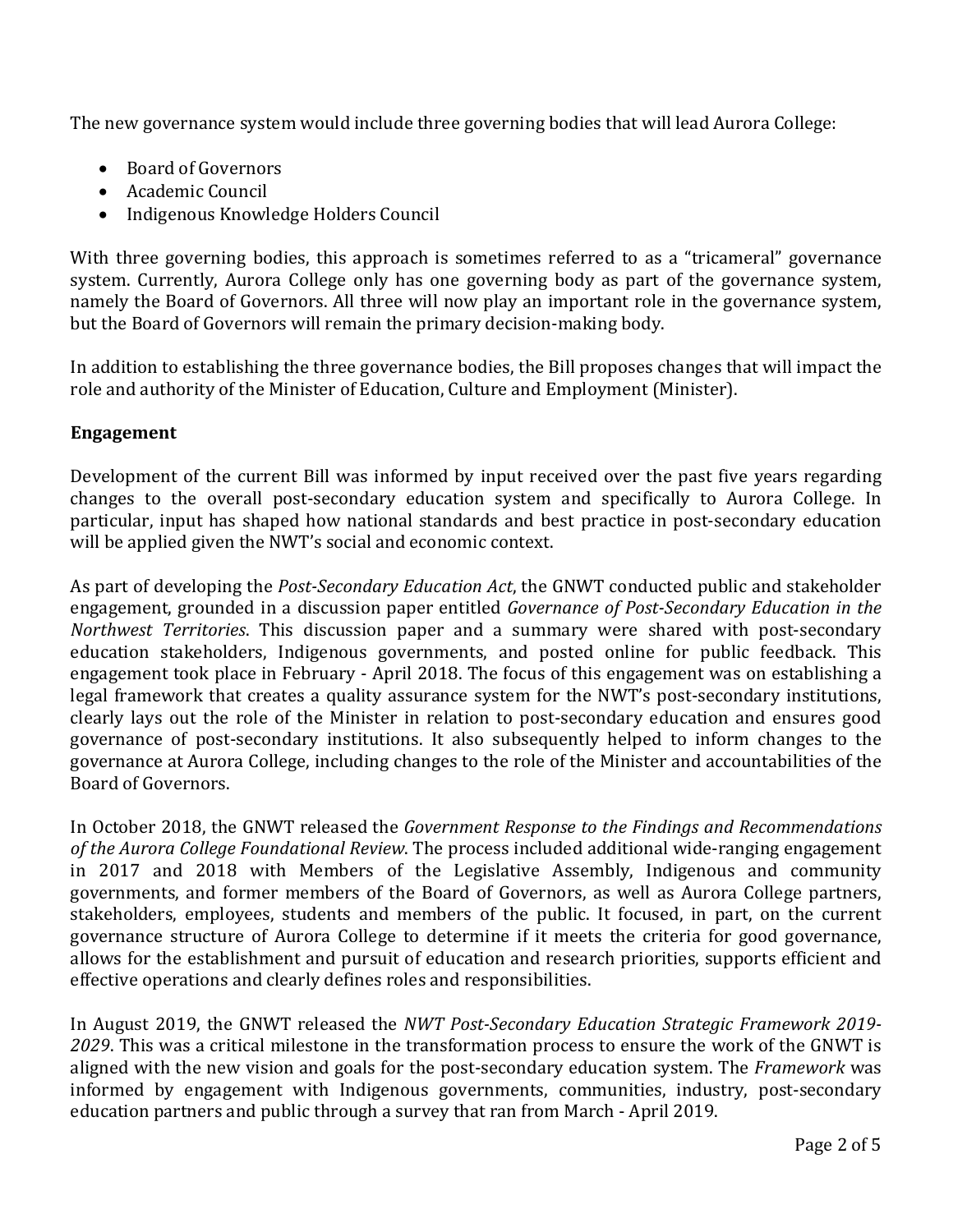In August 2020, the GNWT released a discussion paper entitled *Governance of Aurora College and the Polytechnic University*. This discussion paper and a summary were again shared with stakeholders, Indigenous and community governments, and posted online for public feedback.

All historic documents related to the Aurora College Transformation Initiative can be found online: <https://www.ece.gov.nt.ca/aurora-transformation/>

## **Summary of Bill 30 Aurora College Board of Governors**

Following changes to the *Aurora College Act*, the Board of Governors will include:

- The President of Aurora College (non-voting member);
- An Aurora College instructor;
- An Aurora College staff member who is not an instructor;
- An Aurora College student; and
- Eight public members.

In addition, the changes to the *Aurora College Act* will require that a minimum of five of the eight public members be residents of the NWT. It will also require that a minimum of three of these five residents be Indigenous. These are only minimums and the Minister would be required to ensure that the Board of Governors reflects the unique values, histories and people of the NWT.

The Board of Governors will recommend new members to the Minister for approval. Selection of public members will be based on the need for the Board of Governors to possess a set of competencies defined by the Minister. Competencies are the skills, knowledge and abilities required to ensure Aurora College remains effective, efficient and sustainable.

The Minister will have the authority to select additional members for the Board of Governors in order to meet the prescribed competencies. The Minster will also select the Chair and Vice-Chair of the Board of Governors from among the members.

The length of appointments will be two years for Aurora College instructors, non-instructional staff and students; and three years for public members. Members may only be appointed to two consecutive terms.

Some individuals will not be eligible for appointment to the Board of Governors, including those who work for a department of the GNWT, as well as current elected Members of Parliament, the Legislative Assembly, Indigenous governments and municipal councils.

The Board of Governors will continue to be responsible for overseeing the operations of Aurora College, but the scope of responsibility will be expanded, including around development of policies in the areas of administration, operations, programs and the priorities of Aurora College. They will now also be responsible for managing Aurora College finances and property, including erecting buildings and structures that it considers to be necessary.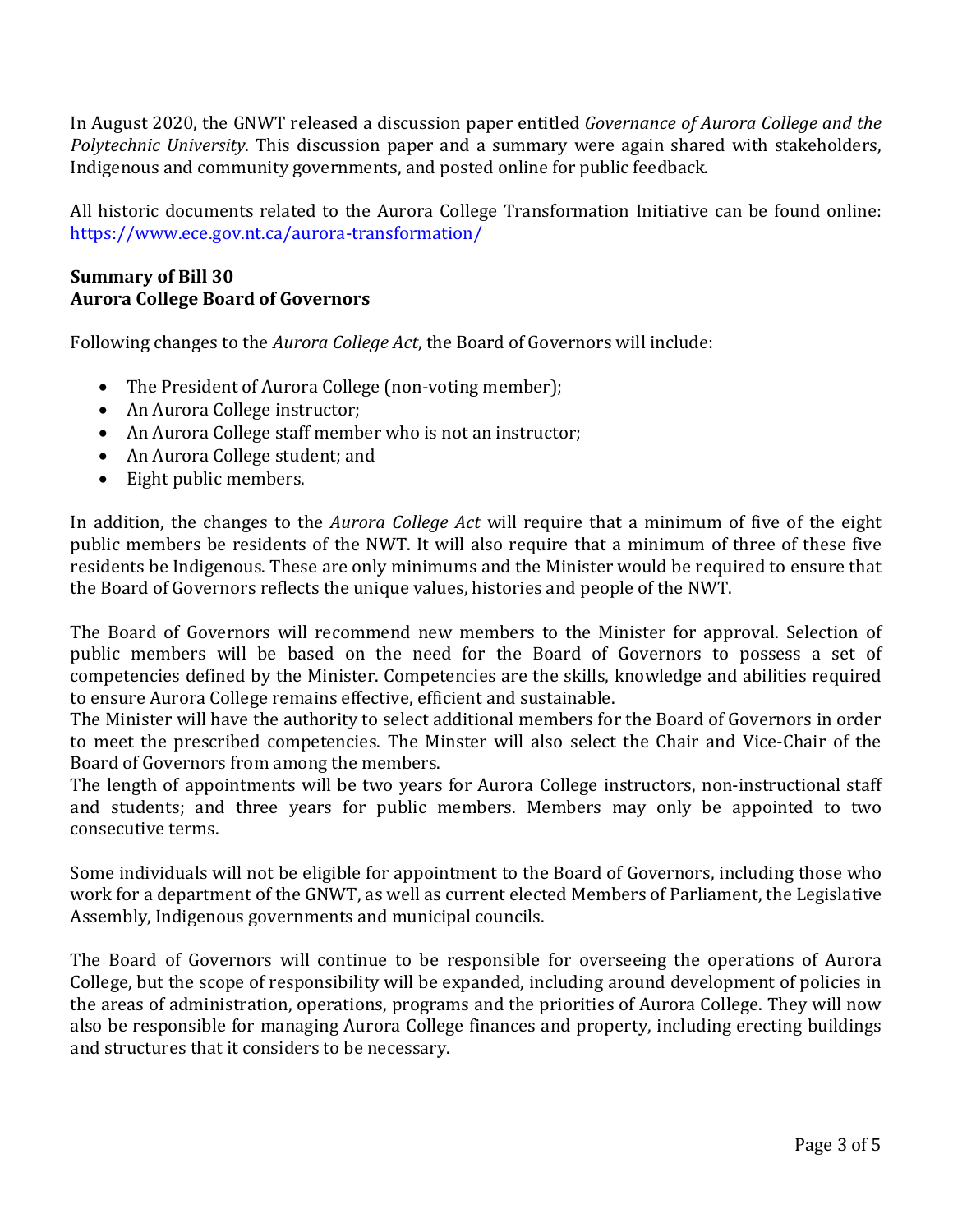Currently, the President of Aurora College is appointed by the Minister. Following changes to the *Aurora College Act*, the President of Aurora College will be appointed by and follow the direction of the Board of Governors.

## **Academic Council**

Following changes to the *Aurora College Act*, the Board of Governors will establish an Academic Council and decide how members will be selected.

The purpose of the Academic Council will be to promote best practices in the development of academic programs, research programs and associated supports. This includes continuous quality review of academic programs, research programs and supports.

The Academic Council will make recommendations to the Board of Governors on any matter related to its purpose, including:

- Student entrance and graduation requirements;
- Student appeal processes;
- Program development and review;
- Academic awards;
- Reporting; and
- Any other matter referred to it by the Board of Governors.

The Board of Governors will also have the authority to delegate any of its powers or duties to the Academic Council.

#### **Indigenous Knowledge Holders Council**

Following changes to the *Aurora College* Act, the Board of Governors will establish an Indigenous Knowledge Holders Council and decide how members will be selected.

The purpose of the Indigenous Knowledge Holders Council will be to promote policies and operational decisions that foster the success of Indigenous students and staff at Aurora College, and the overall success of Aurora College.

The Indigenous Knowledge Holders Council will develop and monitor implementation of a framework that guides Aurora College in all areas of strategic and operational decision-making.

The Indigenous Knowledge Holders Council will make recommendations to the Board of Governors on any matter related to its purpose, including:

- Success of Indigenous students and staff;
- Strategic direction of Aurora College;
- Awareness of the culture, traditions and histories of Indigenous peoples;
- Program development and review;